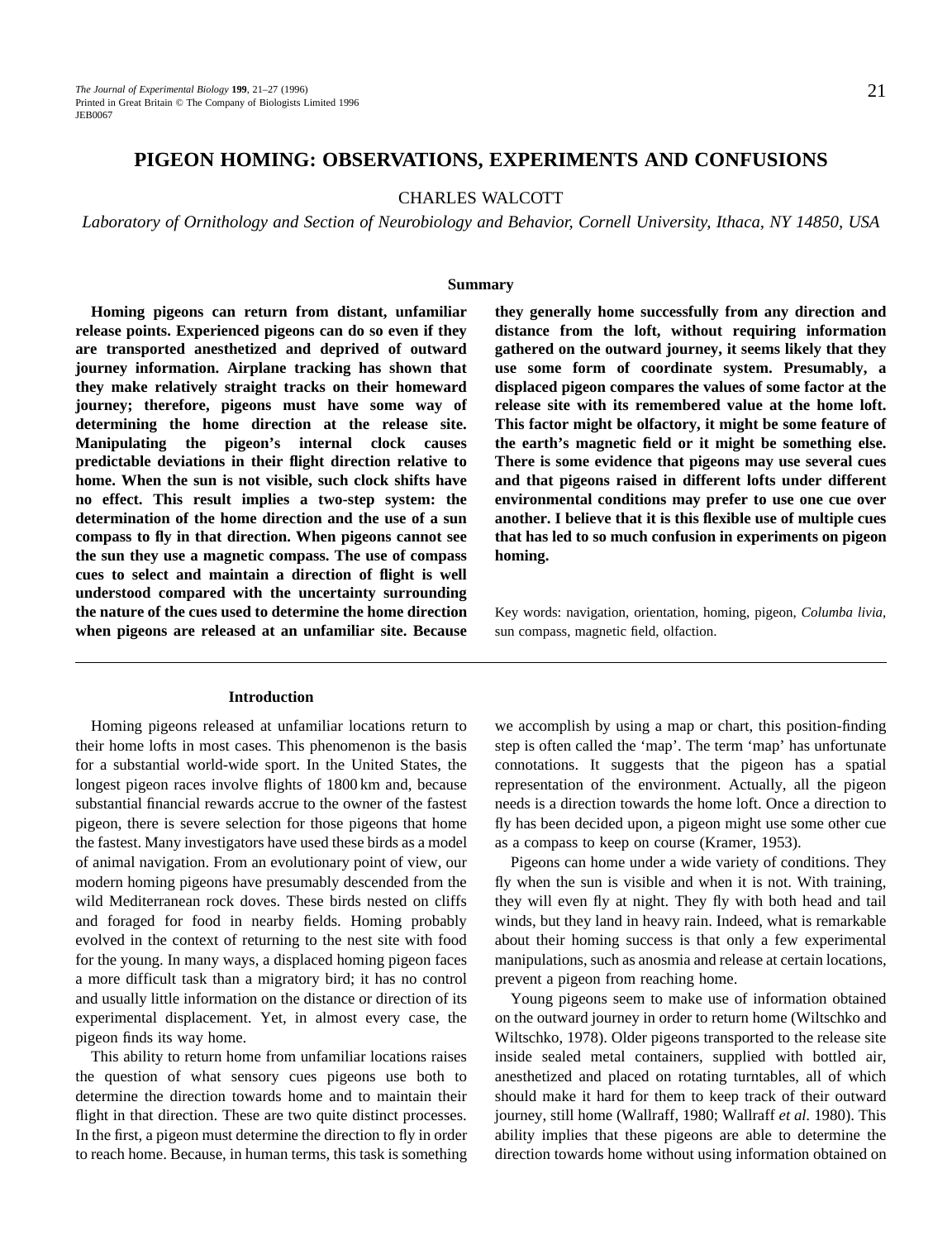the outward journey. Since, in contrast to honeybees, pigeons can orient towards home whatever the direction and distance (within 1800 km or so from home) from which they are released, it must be concluded that they can truly 'navigate', i.e. they are able to determine the direction of the home loft from any release point.

#### **Adopting a home loft**

Pigeons seem to adopt a home loft at about 6 weeks of age. Before that time, a pigeon will adopt any loft as home; after that, it becomes difficult to train birds to a new loft location. There are reports that the Army Pigeon Corps had a way of training pigeons to constantly changing loft locations, but this was clearly a difficult and laborious procedure (War Department, 1921, 1945). Once a loft location is adopted as home, it seems to last throughout a pigeon's life. I have had birds return to their original loft at Harvard University after being held prisoners in the Lincoln, Massachusetts, loft for 7 years! The process of getting young birds to adopt a new loft seems to be hastened and made more effective by allowing them to fly around the loft, but this activity is not absolutely required. Birds reared in a loft with no external experience can still home, albeit slowly and with poor success (Wallraff, 1979).

#### **Pigeon tracking**

One of the most direct approaches to understanding pigeon homing is to follow the birds on their trip home. Hitchcock (1952, 1955) and Griffin (1952) followed flocks visually in an airplane. Talkington (1967) and Graue (1963, 1965) used helicopters, as did Fiaschi *et al.* (1981). Michener and Walcott (1967) followed radio-tagged pigeon in airplanes, and recently Bramanti *et al.* (1988) put individual flight recorders on the backs of pigeons homing in Italy. All the tracks from these experiments show that unmanipulated pigeons fly on relatively straight paths to the home loft. Taken together, the tracks suggest that a displaced pigeon has a clear idea about the direction to its home loft at the outset. And it is this outset orientation that is captured by the 'vanishing direction', the direction in which a pigeon disappears from the view of an observer with binoculars at the release site.

#### **Release site biases**

If one looks at the vanishing directions of large groups of pigeons at different sites, rarely do all pigeons choose the same direction; there is scatter in the pigeon's choices. Furthermore, there are differences related to the particular release site which Keeton (1973) called 'release site biases'. As Fig. 1 shows, Cornell pigeons provide several dramatic examples: at Castor Hill, North of Ithaca, the vanishing bearings of Cornell pigeons tend to be deflected to the west. Yet pigeons home normally from the site. At Jersey Hill, 132 km west of Ithaca, Cornell pigeons are disoriented and homing performance is very poor.

Releasing pigeons raised in different loft locations at both of these sites shows that their behavior differs between these sites. These results, together with those of Schmidt-Koenig (1963) and many others, indicate that a pigeon's orientation is a function both of its home loft location and of the release site.

## **Cues used in homing**

Pigeons equipped with frosted lenses depriving them of visual landmarks still orient; some even find the loft (Schlichte and Schmidt-Koenig, 1971; Schmidt-Koenig and Walcott, 1978). Clearly, detailed visual information is not essential for navigation. The same is true for birds whose cochleas have been destroyed; orientation was not affected (G. A. Manley, personal commmunication). Appearently, acoustic information is not required either.

Clock-shifts, in which a bird's internal sense of time is altered, do have an effect under sunny conditions. A pigeon with a 6h clock-shift makes on average a  $90^\circ$  error in its homeward vanishing bearing; the direction of the error depends upon the direction of the shift (Schmidt-Koenig, 1960, 1990; Schmidt-Koenig et al. 1991). This error occurs even at very short distances from the lofts, although familiar landmarks are presumably visible (Graue, 1963; Alexander, 1975). It also occurs at both familiar and unfamiliar release points (Fuller *et al.* 1983). Somewhat surprisingly, the exact amount of the error may vary depending on the release point used. There are places around Ithaca, NY, where a 6h clock-shift results in errors of from less than 40° to more than 110° in the pigeon's vanishing bearings. Many birds with a 6h clock-shift never home. Birds with smaller clock-shifts exhibit smaller errors and better homing success. Most pigeon researchers report similar results. Keeton (1969) reported that his 6h clock-shifted pigeons, released under overcast skies, were well oriented towards home. This success implies that the pigeons were not able to see the sun through the clouds and that, furthermore, the sight of the sun was not essential for successful orientation and homing.

Keeton reasoned that if his pigeons were well oriented under overcast they must be using a cue other than the sun compass. He found that pigeons with magnets fastened on their backs were often disoriented when released under overcast (Keeton, 1971; Ioalè, 1984). This effect was very conspicuous at one particular release site (Campbell, NY), but it was much weaker at other release sites. Pigeons equipped with a pair of coils generating a magnetic field of the strength of the Earth's natural magnetic field around their heads had slightly deflected vanishing bearings under sun. Although the effect was only 10–20 ˚ and statistically not significant for any one release, it was consistent (Walcott, 1977). When the sun was not visible, birds wearing coils with one magnetic polarity (SUP; the southseeking needle of a compass placed between the coils pointing up, towards the pigeon's head coil) vanished towards home, whereas birds with coils of the opposite polarity (NUP) vanished in the opposite direction (Walcott and Green, 1974; Visalberghi and Alleva, 1979). The behavior of a pigeon wearing a set of head coils depends dramatically on the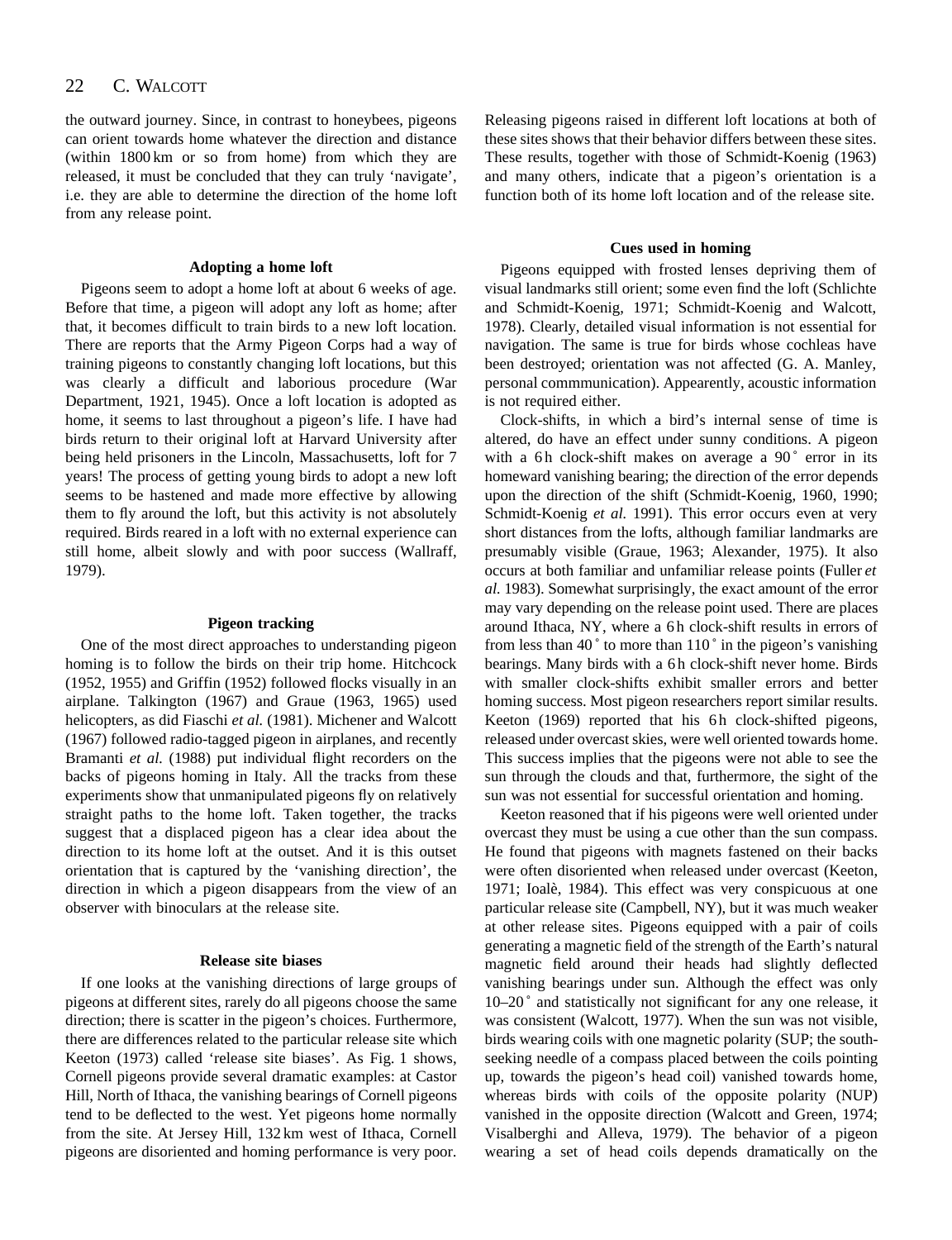

Fig. 1. Vanishing bearings of unmanipulated Cornell pigeons released at various locations around their home loft in Ithaca, New York. Each symbol represents the direction of the mean vector of releases on 1 day. The length of the symbol is proportional to the degree of clumping of each day's vanishing bearings. At most locations, the vanishing bearings were directed towards the home loft (filled circle near center). But near Castor Hill on the Tug Hill Plateau (A, 160 km northnortheast of Ithaca) pigeons tended to fly west rather than south. At Jersey Hill Fire Tower (B, 132 km west of Ithaca), Cornell pigeons vanished randomly.

visibility of the sun. Under a sunny sky, the coils, whatever their polarity, only deflect the pigeon's vanishing bearings by a few degrees. If a pigeon wearing an NUP coil starts its homeward journey under overcast, it will head away from the release point in the direction away from home. Should the sun appear, even if only momentarily, through a hole in the clouds, it will reverse course and head directly for home. Whereas the behavior of birds with magnets seems to depend somewhat upon where they are released, the vanishing bearings of birds with coils seem to be more consistent. Why this should be so is unclear.

### **Map and compass**

Both clock-shifts and magnetic head coils seem to deflect

the pigeon's vanishing bearings with respect to the home direction. This observation provides support for Kramer's idea that pigeon homing is a two-step process: a 'map' to determine the direction towards home and a compass to guide the bird in that direction (Kramer, 1953). The most likely interpretation of the clock-shift experiments is that they have introduced an error into the sun compass system, but since the pigeon flies off at an angle with respect to the home direction, the bird still obviously knows the direction towards home. But a pigeon headed towards home with a 6h clock-shift (and hence a 90<sup>°</sup> deflection) might be able to correct its course after a period of flight. We tracked a small number of such birds by airplane and, although their tracks are somewhat fragmentary, it appears that they approach home in a converging spiral. This must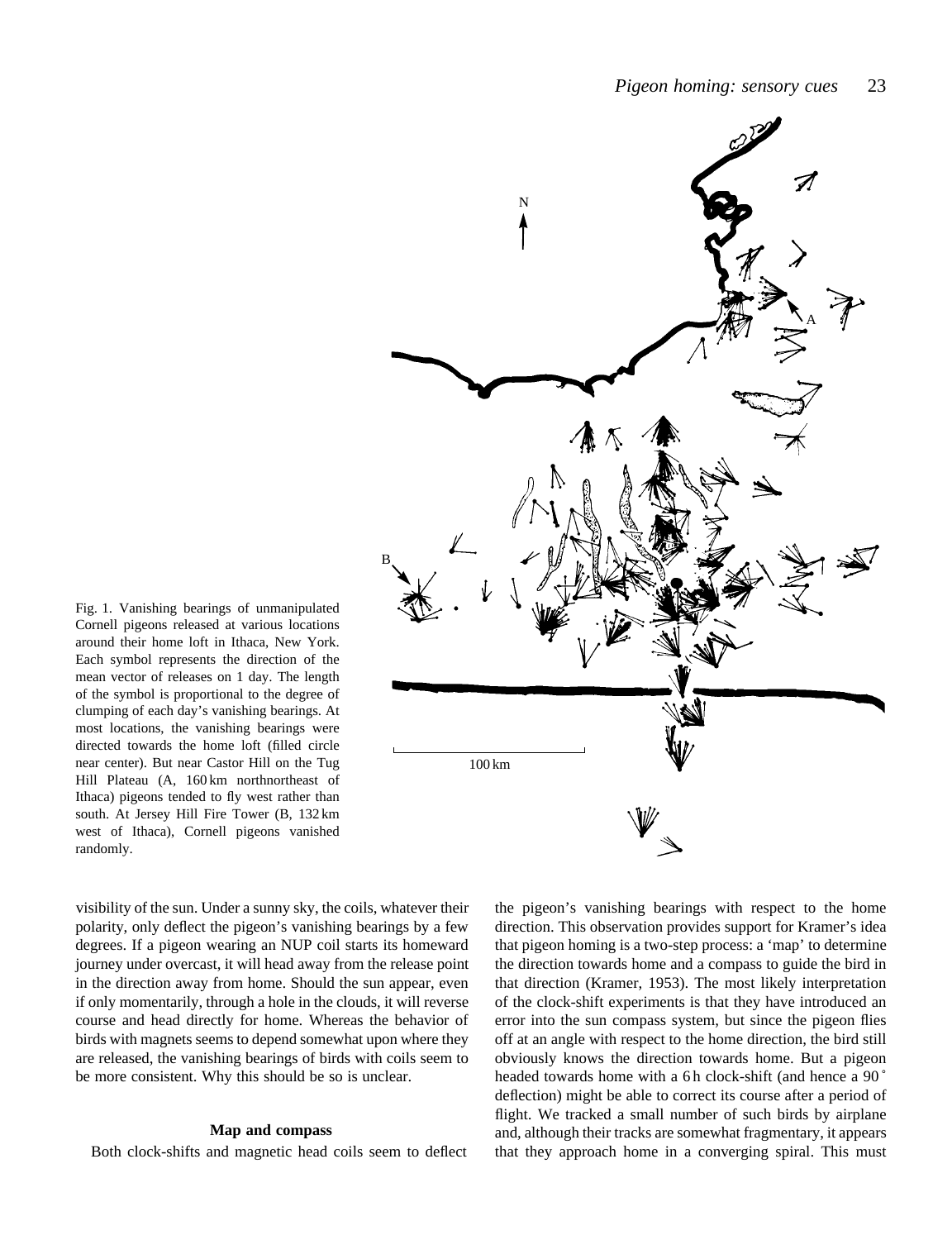#### 24 C. WALCOTT

mean that they continue to update the direction towards home as they fly, each time with the same 90 ˚ error. If the error were greater than 90 ˚, the spiral would never converge on home. If it were less, as in a 2h shift, convergence would be rapid. Maybe this is why many 2h shifted birds home more successfully than birds with 6 h shifts. By looking at the shape of the spiral, one can calculate that birds with 6 h shifts must re-compute the direction towards home roughly every 15–30 min.

## *Map cues*

In Italy and Germany, a long series of ingenious experiments has provided evidence that olfactory cues are important in pigeon homing (for reviews, see Wallraff, 1990; Papi, 1986, 1989, 1991). Birds with their olfactory nerves sectioned neither orient nor home from unfamiliar sites. Pigeons whose exposure to natural air flow has been manipulated by deflector lofts or by tunnels show the predicted deflection of their vanishing directions. Birds transported long distances do not orient unless they are allowed to sample the natural air on the outward journey; filtering the air through charcoal eliminates the pigeons' ability to orient (Wallraff and Foà, 1981). These and many other observations make a convincing case that pigeons make some use of olfactory information in their orientation.

The Earth's magnetic field is another potential 'map' cue. The field varies in both strength and direction over the Earth's surface. A pigeon that was able to measure tiny differences in either angle or strength of the field could, at least in theory, tell where it was on the surface of the Earth. Wiltschko and Wiltschko (1988) and Able (1994) have written excellent reviews on this subject. Infrasound has also been suggested as a potential map cue. Pigeons are sensitive to very lowfrequency sounds down to 0.1 Hz. Perhaps they could use sources of such sounds as acoustic guideposts (Yodlowski *et al.* 1977; Kreithen and Quine, 1979). Pigeons can respond to polarized light patterns (Kreithen and Keeton, 1974); they can also detect ultraviolet light (Kreithen and Eisner, 1978). What role these abilities might play in their orientation is completely unclear.

### *Multiplicity and interaction among cues*

The orientation of pigeons exposed either to clock-shifts or to magnetic manipulations suggests that the birds know the direction to home and that the experimental manipulations are deflecting their vanishing bearings in relation to this home direction. Clock-shifts and magnetic coils cause the pigeons to select a wrong compass direction, but the errors that they make show that the treated birds nevertheless possess information on the direction of their home loft. If this is so, then what is the nature of the cues that provide information on the home direction?

Let us begin by first excluding several cues. Finding the correct home direction does not require a view of the sun. Pigeons select the home direction in the presence of both Earth-strength and weaker static and varying magnetic fields (Lednor and Walcott, 1983). This performance also does not require acoustic cues (G. Manley, personal communication). The results of three sets of experiments, described below, suggest that determining the home direction is based on redundant cues, as in the case of the compass system.

Pigeons raised in our lofts at Cornell in Ithaca, NY, are disoriented and few home when released at Jersey Hill Fire Tower, which is located 132 km west of Ithaca. Birds raised in other lofts, even one as close as 18 km to our Cornell lofts, are well oriented at Jersey Hill. Cornell-born pigeons raised in other lofts are well oriented, pigeons born in other lofts and raised at Cornell are disoriented. Clearly, being raised at the Cornell pigeon lofts interferes with orientation at Jersey Hill (Walcott and Brown, 1989).

In Frankfurt, Germany, pigeons raised in a loft in the courtyard of the Zoological Institute are about equally well oriented whether or not they are made anosmic. Their siblings raised on the roof of the four-storey building with access to the free winds become disoriented when made anosmic. Here, it appears that the cues that the birds use may well depend upon the circumstances of their rearing (Wiltschko *et al.* 1989; Wiltschko and Wiltschko, 1989).

In Lincoln, Massachusetts, USA, pigeons raised in one loft were disoriented when released at a magnetic anomaly. Their siblings raised in a loft only 2.5 km away were well-oriented at the same anomaly. Since both releases took place under sunny skies, when a sun compass was available, we are tempted to suggest that one group of birds might have been using magnetic information to find their homeward direction while their siblings from the other loft were using some other cue (Walcott, 1992).

Pigeon behavior differs at familiar and unfamiliar sites. For example, pigeons released at magnetic anomalies are better oriented on their second release at the same anomaly. Yet experience at other anomalies does not help their performance at a test anomaly (Lednor and Walcott, 1988). Experienced pigeons made anosmic by olfactory nerve section or anesthetics are disoriented at unfamiliar sites and their homing is poor, whereas at familiar sites, the same birds both orient and home (Streng and Wallraff, 1992). Birds that have been raised in lofts with a view of the landscape home faster when they are allowed to view the landscape around the release site before beginning their flight home (Braithwaite and Newman, 1994; Braithwaite and Guilford, 1995). Clearly the birds are learning something about the release site itself. In contrast, pigeons released at Jersey Hill show no great improvement in either their orientation or homing success on subsequent releases.

Pigeons released at magnetic anomalies, once outside the magnetically disturbed area, turn and head for home. Much the same is true of pigeons released at Castor Hill. These birds headed off on an incorrect course that they later corrected. In contrast, birds tracked from Jersey Hill continued steadfastly on their incorrect course, with only a small percentage correcting it towards home (B. Moore and R. Madden, personal communication). What is especially surprising about these Cornell birds released at Jersey Hill is that they often flew over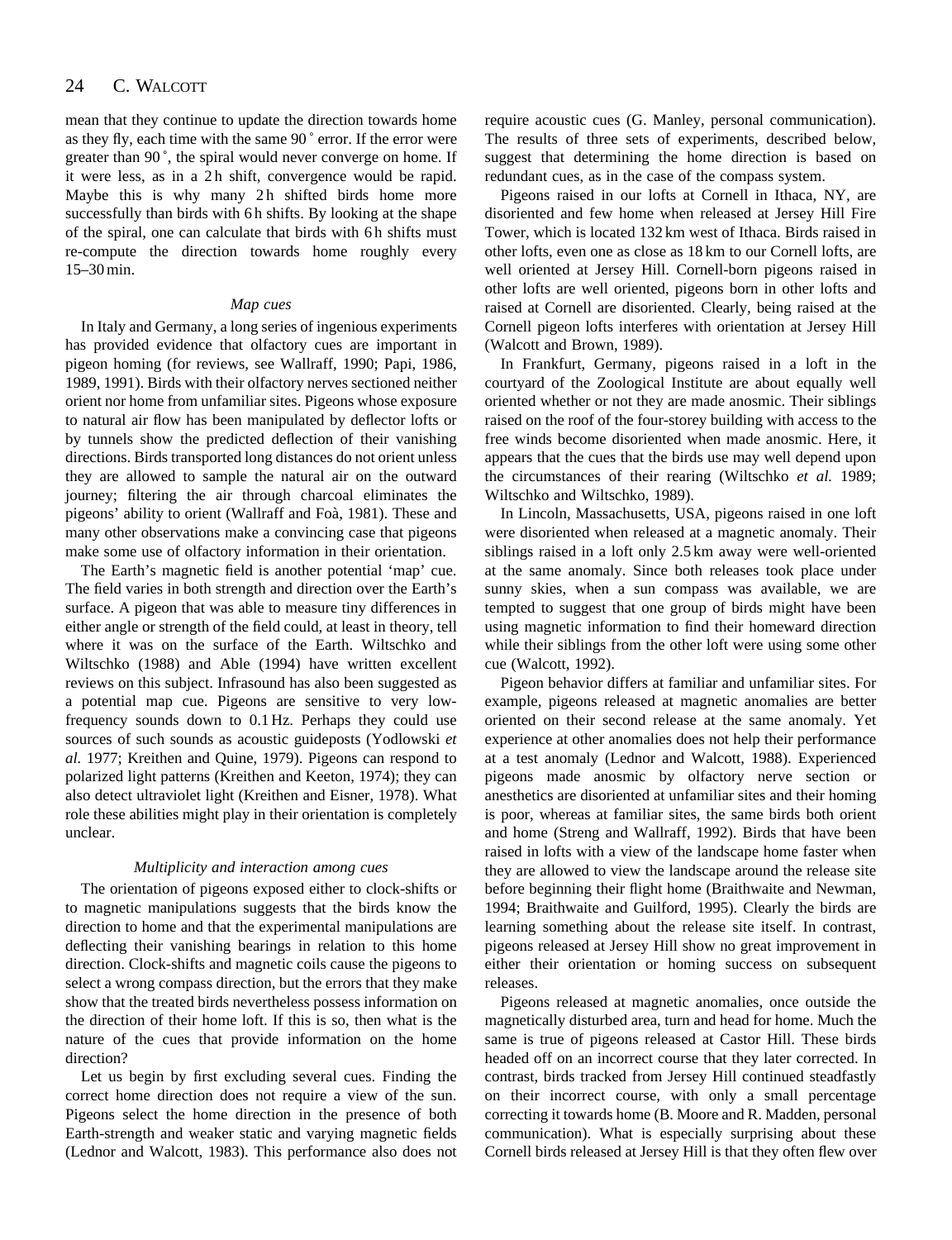| Potential cue    | Compass<br>or map        | Geographic<br>scale      | Evidence                  | Certainty          | Review                                               |
|------------------|--------------------------|--------------------------|---------------------------|--------------------|------------------------------------------------------|
| Sun azimuth      | Compass                  | Hemisphere               | Clock-shift               | High               | Schmidt-Koenig et al. (1991)                         |
| Sun position     | Map                      | $\overline{\mathcal{L}}$ | None                      | Out                | Schmidt-Koenig (1972); Walcott (1972)                |
| Odor, mosaic     | Map                      | Local                    | Detour<br>Site simulation | Medium             | Papi (1991)                                          |
| Odor, gradient   | Map                      | $10^3$ km                | Long-distance             | Medium             | Wallraff (1990); Waldvogel (1989)                    |
| Magnetic field   | Compass                  | World                    | Magnets                   | High               | Wiltschko and Wiltschko (1988)                       |
| Magnetic field   | Map                      | $\overline{\mathcal{L}}$ | Anomalies                 | Medium             | Able (1994)                                          |
| Visual landmarks | $\overline{\mathcal{L}}$ | Local                    | <b>Frosted lenses</b>     | High               | Schlichte (1973); Braithwaite and<br>Guilford (1995) |
| Infrasound       | Map                      | Long                     | None                      | $\overline{\cdot}$ | Yodlowski et al. (1977); Quine (1982)                |
| Polarized light  | Compass                  | Hemisphere               | None                      | Low                | Waldvogel (1990)                                     |

Table 1. *Potential cues that might be used by homing pigeons in returning to their lofts*

Compass or map refers to whether a cue is likely to be used for direction finding (compass) or position finding (map). Geographic scale is the size of the region in which the cue is likely to be useful. Evidence is main experimental evidence, and certainty is the degree to which there is general agreement that the cue is used. Review is the most current or most useful reference to the literature.

areas from where, had they been released there in the first place, they would have homed well. This is also true of clockshifted birds; airplane tracking shows that they continue on their shifted course even over presumably familiar terrain. The difference is that clock-shifted pigeons seem to correct their courses, whereas birds released at Jersey Hill do not. This difference implies that the clock-shifted birds continually update their knowledge of the home position whereas birds released at Jersey Hill seem to have no idea where home is located. Why Cornell birds have such problems at Jersey Hill is completely mysterious.

If the map is based on the comparison of some factor at the release site with its remembered value at the home loft, then there seem to be two categories of places. First, there are locations where this comparison is agreed upon by all birds from a specific loft and where they predominantly choose some direction other than home. At Castor Hill, on the Tug Hill plateau, Cornell birds are all agreed about the direction to fly even though it is not the correct direction to home. Here, the comparison of some mysterious cues leads to a consensus, even if it is wrong (Keeton, 1973). In the second category are release sites where the comparison does not yield useful information. Each pigeon comes to a different conclusion about the direction towards home, and the pigeons vanish at random. The releases at magnetic anomalies, as well as the Jersey Hill releases, belong to this second category. They differ, however, in that Cornell birds released at Jersey Hill never correct their courses and few home successfully, whereas birds from magnetic anomalies correct their courses and home normally.

A further interesting observation was made when pigeons from our old Lincoln, Massachusetts, lofts that were disoriented by magnetic anomalies were released at magnetically normal sites but had to fly over a magnetic anomaly on their way home. Generally, such pigeons flew on

normal, straight homeward courses. Occasionally, a pigeon gave evidence of being disoriented by the anomaly (Fig. 6a in Gould, 1982). This exception provides further evidence that pigeons determine the direction to home at the release site and only occasionally check positional information on their homeward trip.

All of these experiments suggest that the 'map' or home vector sense seems to rely on a comparison of some factor which may depend on loft location, release site and, presumably, available cues. Ganzhorn's (1989, 1992) analysis of the various release points for Cornell birds divides them into various clusters according to the vanishing bearings of the birds. Furthermore, he points out that magnetic manipulations have an effect at some release sites and olfactory manipulations at others. Clearly, the pigeons' behavior depends on multiple cues. Which cues they use seems to be a function of both the loft and its location as well as of the release site (Schmidt-Koenig and Ganzhorn, 1991). Table 1 summarizes the different potential cues.

Much of the confusion in the pigeon homing story may well result from the differences among various lofts and release sites. Even such well-known and agreed upon manipulations as clock shifts have different effects at different release sites. Given this degree of variability, it should be no surprise that different investigators obtain different results with pigeons living in different areas!

## **References**

- ABLE, K. P. (1994). Magnetic orientation and magnetoreception in birds. *Prog. Neurobiol*. **42**, 449–473.
- ALEXANDER, J. R. (1975). The effect of various phase-shifting experiments on homing in pigeons. PhD thesis, Cornell University, Ithaca, New York.
- BRAITHWAITE, V. A. AND GUILFORD, T. (1995). A loft with a view: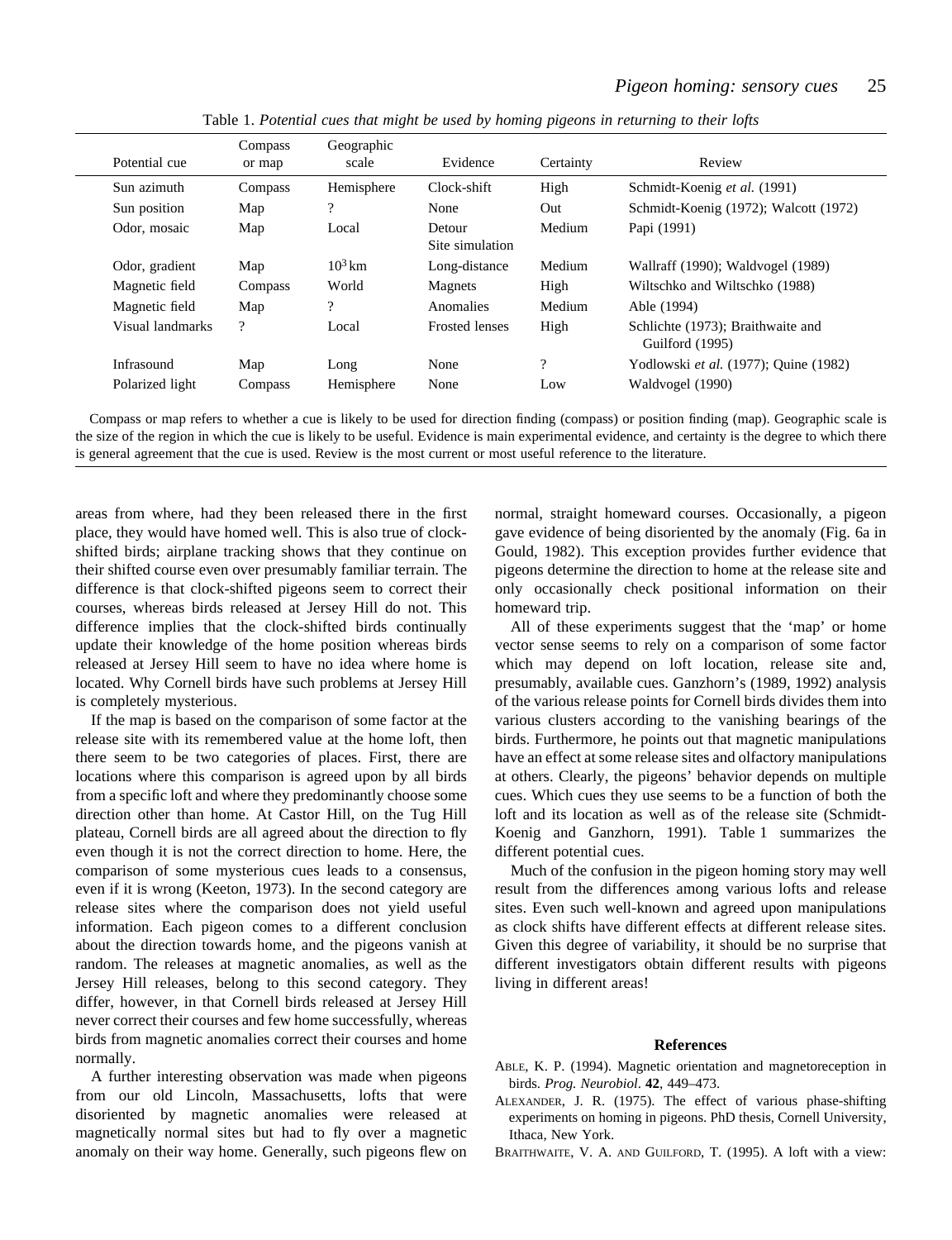#### 26 C. WALCOTT

exposure to a natural landscape during development may encourage adult pigeons to use visual landmarks during homing. *Anim. Behav*. **49**, 251–253.

- BRAITHWAITE, V. A. AND NEWMAN, J. A. (1994). Exposure to familiar visual landmarks allows pigeons to home faster. *Anim. Behav*. **48**, 1482–1484.
- BRAMANTI, M., DALL'ANTONIA, L. AND PAPI, F. (1988). A new technique to monitor the flight paths of birds. *J. exp. Biol.* **134**, 467–472.
- FIASCHI, V., BALDACCINI, N. E., IOALÈ, P. AND PAPI, F. (1981). Helicopter observations of homing in pigeons with biased orientation because of deflected winds at the home loft. *Monitore zool. Ital. (N.S.)* **15**, 139–153.
- FULLER, E., KOWALSKI, U. AND WILTSCHKO, R. (1983). Orientation of homing pigeons: compass orientation vs piloting by familiar landmarks. *J. comp. Physiol*. **153**, 55–58.
- GANZHORN, J. U. (1989). Multivariate analysis of initial orientation in homing pigeons: Is there a 'preferred compass direction'? *J. Orn*. **130**, 161–173.
- GANZHORN, J. U. (1992). Geographical patterns in the initial orientation of homing pigeons in upstate New York. *Anim. Behav*. **44**, 931–941.
- GOULD, J. L. (1982). The map sense of pigeons. *Nature* **296**, 205–211.
- GRAUE, L. C. (1963). The effect of phase shifts in the day–night cycle on Pigeon homing at distances of less than one mile. *Ohio J. Sci*. **63**, 214–217.
- GRAUE, L. C. (1965). Initial orientation in pigeon homing related to magnetic contours. *Am. Zool*. **5**, 704.
- GRIFFIN, D. R. (1952). Airplane observations of homing pigeons. *Bull. Mus. comp. Zool*. **107**, 411–440.
- HITCHCOCK, H. B. (1952). Airplane observations of homing pigeons. *Proc. Am. phil. Soc*. **96**, 270–289.
- HITCHCOCK, H. B. (1955). Homing flights and orientation in pigeons. *Auk* **72**, 355–373.
- IOALÈ, P. (1984). Magnets and pigeon orientation. *Monitore zool. Ital. (N.S.)* **18**, 347–358.
- KEETON, W. T. (1969). Orientation by pigeons: is the sun necessary? *Science* **165**, 922–928.
- KEETON, W. T. (1971). Magnets interfere with pigeon homing. *Proc. natn. Acad. Sci. U.S.A.* **68**, 102–106.
- KEETON, W. T. (1973). Release-site bias as a possible guide to the map component in pigeon homing. *J. comp. Physiol.* **86**,  $1 - 16$
- KRAMER, G. (1953). Wird die Sonnenhohe bei der Heimfindeorientierung verwertet? *J. Orn*. **94**, 201–219.
- KREITHEN, M. L. AND EISNER, T. (1978). Ultraviolet light detection by the homing pigeon. *Nature* **272**, 347–348.
- KREITHEN, M. L. AND KEETON, W. T. (1974). Detection of polarized light by the homing pigeon, *Columba livia. J. comp. Physiol.* **89**, 83–92.
- KREITHEN, M. L. AND QUINE, D. B. (1979). Infrasound detection by the homing pigeon: A behavioral audiogram. *J. comp. Physiol*. **129**,  $1-4.$
- LEDNOR, A. J. AND WALCOTT, C. (1983). Homing pigeon navigation: the effects of in-flight exposure to a varying magnetic field. *Comp. Biochem. Physiol.* **76**A, 665–671.
- LEDNOR, A. J. AND WALCOTT, C. (1988). Orientation of homing pigeons at magnetic anomalies: The effects of experience. *Behav. Ecol. Sociobiol*. **22**, 3–8.
- MICHENER, M. C. AND WALCOTT, C. (1967). Homing of single pigeons – analysis of tracks. *J. exp. Biol*. **47**, 99–131.
- PAPI, F. (1986). Pigeon navigation: solved problems and open questions. *Monitore zool. Ital. (N.S.)* **20**, 471–517.
- PAPI, F. (1989). Pigeons use olfactory cues to navigate. *Ethol. Ecol. Evol.* **1**, 219–231.
- PAPI, F. (1991). Olfactory navigation. In *Orientation in Birds* (ed. P. Berthold), pp. 52–85. Basel, Boston, Berlin: Birkhauser.
- QUINE, D. (1982). Infrasounds: A potential navigational cue for homing pigeons. In *Avian Navigation* (ed. F. Papi and H. G. Wallraff), pp. 373–376. Berlin, Heidelberg, New York: Springer-Verlag.
- SCHLICHTE, H. J. (1973). Untersuchungen uber die Bedeutung optischer Parameter fur das Heimkehrverhalten der Brieftauben. *Z. Tierpsychol*. **32**, 257–280.
- SCHLICHTE, H. J. AND SCHMIDT-KOENIG, K. (1971). Zum Heimfindevermogen der Brieftauben bei erschwerter optische Wahrnehmung. *Naturwissenschaften* **58**, 257–280.
- SCHMIDT-KOENIG, K. (1960). Internal clocks and homing. In *Biological Clocks* (ed. L. Frisch), pp. 389–393. Cold Spring Harbor, NY: The Biological Laboratory.
- SCHMIDT-KOENIG, K. (1963). On the role of the loft, the distance and site of release in pigeon homing (The 'cross-loft experiment'). *Biol. Bull. mar. biol. Lab., Woods Hole* **125**, 154–164.
- SCHMIDT-KOENIG, K. (1972). New experiments on the effect of clock shifts on homing in pigeons. In *Animal Orientation and Navigation* (ed. S. R. Galler, K. Schmidt-Koenig, G. J. Jacobs and R. Belleville), pp. 275–282. NASA SP-262.
- SCHMIDT-KOENIG, K. (1990). The sun compass. *Experientia* **16**, 336–342.
- SCHMIDT-KOENIG, K. AND GANZHORN, J. U. (1991). On the problem of bird navigation. In *Perspectives in Ethology*, vol. 9 (ed. P. P. G. Bateson and P. H. Klopfer), pp. 261–283. New York, London: Plenum Press.
- SCHMIDT-KOENIG, K., GANZHORN, J. U. AND RANVAUD, R. (1991). The sun compass. In *Orientation in Birds* (ed. P. Berthold), pp. 1–15. Basel: Birkhauser Verlag.
- SCHMIDT-KOENIG, K. AND WALCOTT, C. (1978). Tracks of pigeons homing with frosted lenses. *Anim. Behav*. **26**, 480–486.
- STRENG, A. AND WALLRAFF, H. G. (1992). Attempts to determine the roles of visual and olfactory inputs in initial orientation and homing of pigeons over familiar terrain. *Ethology* **91**, 203–219.
- TALKINGTON, L. (1967). Bird navigation and geomagnetism. *Am. Zool*. **7**, 199.
- VISALBERGHI, E. AND ALLEVA, E. (1979). Magnetic influences on pigeon homing. *Biol. Bull. mar. biol. Lab., Woods Hole* **156**, 246–256.
- WALCOTT, C. (1972). The navigation of homing pigeons: do they use sun navigation? In *Animal Orientation and Navigation* (ed. S. R. Galler, K. Schmidt-Koenig, G. J. Jacobs and R. E. Belleville), pp. 283–292. NASA SP-262.
- WALCOTT, C. (1977). Magnetic fields and the orientation of homing pigeons under sun. *J. exp. Biol.* **70**, 105–123.
- WALCOTT, C. (1992). Pigeons at magnetic anomalies: the effects of loft location. *J. exp. Biol*. **170**, 127–141.
- WALCOTT, C. AND BROWN, A. I. (1989). The disorientation of pigeons at Jersey Hill. In *Orientation and Navigation: Birds, Humans and Other Animals*. Cardiff, Wales: Royal Institute of Navigation.
- WALCOTT, C. AND GREEN, R. P. (1974). Orientation of homing pigeons altered by a change in the direction of an applied magnetic field. *Science* **184**, 180–182.
- WALDVOGEL, J. A. (1989). Olfactory orientation by birds. In *Current Ornithology* (ed D. M. Power), pp. 269–321. New York: Plenum.